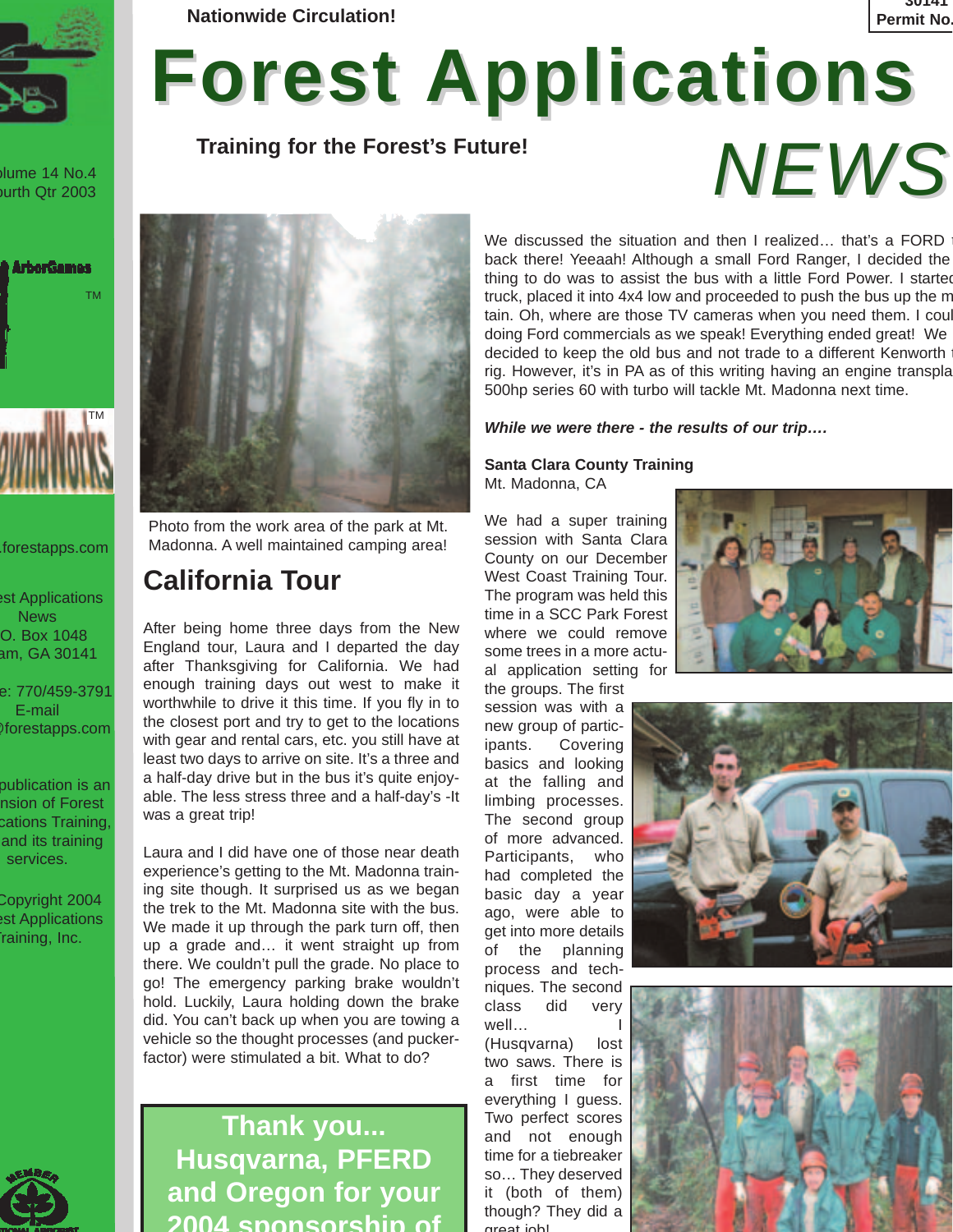ecent burn area of San Diego County, we led to park at Pine Valley, CA (about ft) and drive on up to the training site there. This program was a train-the-trainrmat. The standard three-day saw proand then two days to work on training niques. The group did very well. We had

e large and fire pines ork with. as an resting ek. rything as nned. was one e areas outhern

fornia was



hit by the recent fires. This program's cipants will be carrying the training to nup operations around San Diego ty. It's in good hands!

## **arren Wilson College**

ille, NC

Natural Resources class at WWC work throughout the year performing Timber d Improvement and some harvesting on chool's forest. Our first visit to the college about five years ago and enjoy very much, ning when possible, working with the new ents. We were able to arrange a session year on the way back toward Georgia from lew England tour.

had a short evening orientation with the s upon arriving Friday and then a hands-on Saturday in the school forest where all involved in various saw application tasks. sual because of the prior training from instructor (Richard Sanders), the class did ntastic job with the fieldwork. It is great to students who are happy to spend their kend off to attend a special class. Thanks C for the opportunity… Thanks Husqvarna aking it possible.

# **CIA Show**

more, MD

annual Tree Care Industry show was held ear in Baltimore, MD. Again this year Tim part of the Tree Worker's Demo Area. demo area began at last year's show in aukee as an exhibit of the training availthrough the TCIA's Tree Worker program. s year's show, presentations were made

Homestead, FL

We were pleased a few months ago to receive a request from South Florida Water Management area for training. Southwest Florida Water has been a training customer for several years from the Tampa area, but it was

our first time to the southern most system.

The water management organizations do a great deal of saw work cleaning up storm damage and removing situations around their water systems. We are pleased to be able to work with them presenting saw basics, RDT maintenance, felling, limbing and bucking for removal techniques.

We had a super group for the first program and have been invited back the first quarter of 2004 for another group.



# **MWCD Ohio Training**

The Muskingum Watershed Conservancy District contacted Forest Applications Training to hold a two-day saw program for their employees. Tim held day one of the program with the entire group of close to fifty participants then separated the group into three classes for the hands-on day two of the program. Everyone did very well and seemed to enjoy the program. Thanks go to Scott Tritt their Safety Coordinator for organizing the program.



use and other presenter's (Robert Phillips and Stanley Longstaff) on rope splicing, mechanical climbing and rope mechanics.

Forest Applications Training presentations included height measure, notching and hinging techniques and the most popular - chain sharpening techniques.

Tim would like to say a special thank you to Oregon® Cutting Systems for sponsoring Forest Applications Training's travel and presentations at the show







# **Brushing Up**

Stonington, CT

The wind and cold came a little earlier expected. I wish it would have waited just more hours until we finished the brushe training there. The wind came in and bein first cold air of the season it felt blistering to the class attendees and especially instructor.

The Stonington, CT employees spend a bit of their winter months cutting brush ar the parks and recreation areas of the city. had never had a specific course clearing/brushcutter applications. There is to cover from operator harness set-up to and attachment maintenance. The group they learned a lot but it was impossible to plete everything planned for the class bec of the weather conditions. We may try to a refresher and include some chain saw, o next trip to the area in the spring.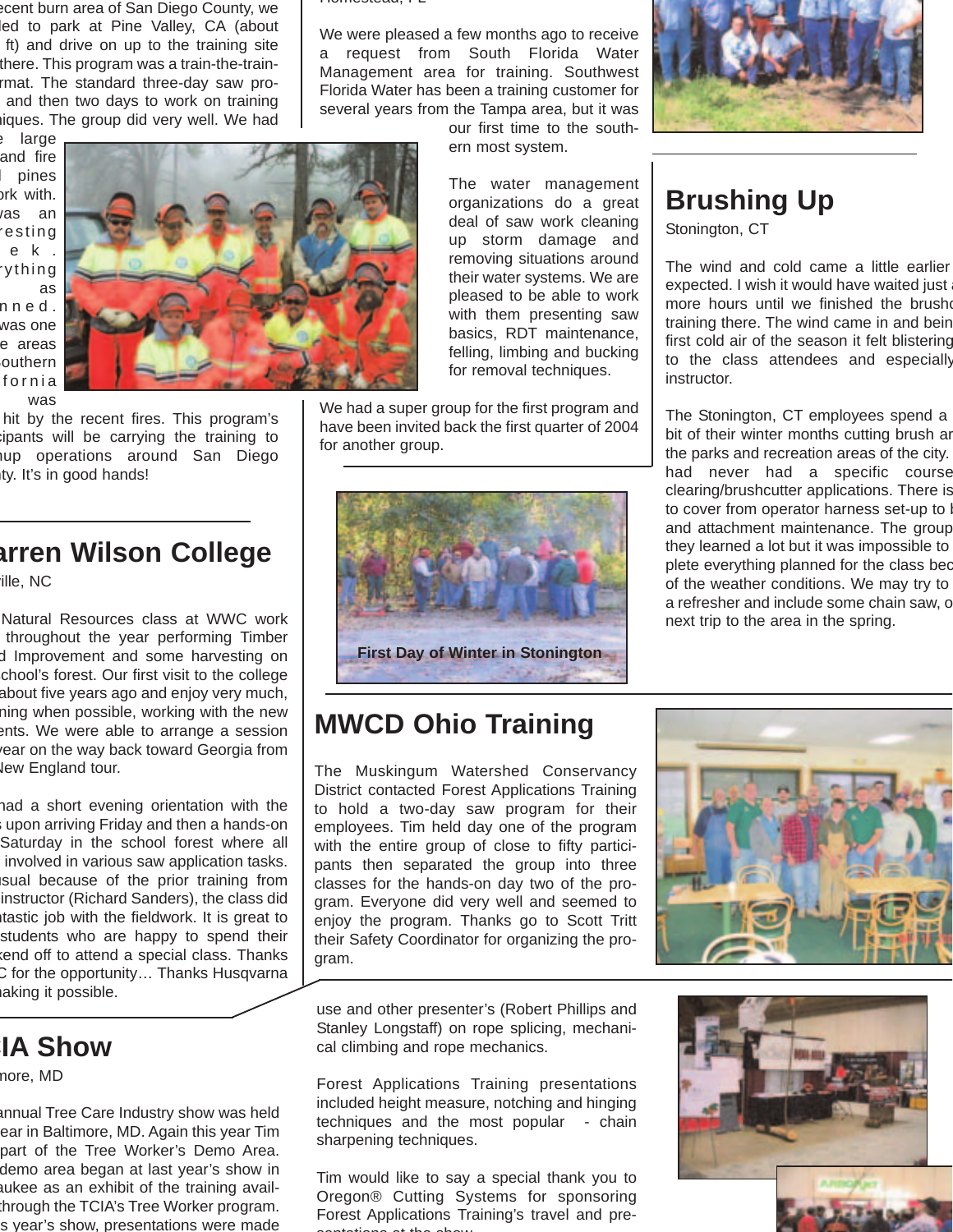iyain this year. Tim presented three chain applications workshops per day and d sculptures throughout the three-day on behalf of Husqvarna. The presentawere a crowd draw for the Husqvarna area. Show attendees were very interin chain saw applications and safety. varna had saws, trimmers, commercial and other products that visitors could try uy. A local dealer had special show prices ttendees took advantage of to purchase own Husqvarna. The Sunbelt Expo is one e nations largest farm and equipment s. Over 250,000 attended this years . The near square mile exhibit area has about anything you want to see in farm, ing goods, outdoors and lawn and garden r tools.





I know we are now into the new year by the time each of you receive your of of the News, but I wish to say that I hope that each of you have had a Happ Holiday season.

In my last article, we talked about upgrading our bus to a new "rig." After a of research and discussion, we decided to keep our dear faithful bus and do some upgrades to make it more efficient. Tim will have more power soon; https:// has the bus in PA getting a new engine with more power. After the episode in California trying to climb the mountains and then getting stuck on one, I w all for the new engine! I still cannot believe that our Ford Ranger…yes I sa Ford Ranger pushed our 40 ft loaded bus up that mountain. It was one of r most terrifying moments in my life. That bus was not going to go, it would r even hold with the brakes on. I had to sit in the driver's seat holding on for dear life, pushing down on the brake pedal while Tim was out behind the bu trying to unhook the truck. Not able to unhook the truck he came to the win of the driver's side and said we are going to have to do this together. I am going to get in the truck…our FORD truck and push us up this mountain. O course, I am beyond calm by this point. He cranked that FORD, I let off the brakes, and up we went. I was shocked it actually worked. If I could have h that camera running this would have made a great Ford commercial.

We have just a few dates open for Winter/Spring. If you would like to sched a chain saw safety class, please feel free to contact me at info@forestapps. or call the office at 770-459-3791. May your 2004 continue with JOY, PEA and LOVE; May your business/career succeed beyond your greatest expect tions; These things I do hope for each of you as we go through 2004.- Laur

**d chain saw safety material to use for r tailgate and scheduled safety meets? The Forest Applications Website articles and pictures you are welme to use. Surf around the site when get a little time...**

**ther great resource is our Forest lications eBook. You can access it ugh your laptop on a tailgate for a er presentation to your employees. k a technique or discuss a hazardous ation with the crew - all at a click of mouse. Or with the SP version you print a section for your use. Give it a k-see at www.forestapps.com**

*Sensible Woodcutting Videos* are still available. Contact us via the website registration and we will send it to you no charge! http://www.forestapps.com



# **Up A Tree…**

Is it important to know how tall a tree may be? If there are hazards and obstacles w its reach, it may well be! Now you can be bit more confident in your planning proce before felling a tree. The Cross-Sight from Forest Applications Training, offers you p et size tree measurement. Folding to fit e ly in your pocket, you can now have a to hand to quickly size up a tree.

You can read more about the Cross-Sigh our web at http://www.forestapps.com. The tool may be purchased from **our new eS on the web or** from Sherrill, Inc. at 1-800-525-8873. The cost is \$12.00.





**Find out more on our NEW e-book...** *The Complete Guide to Chain Saw Safety & Directional Felling* 

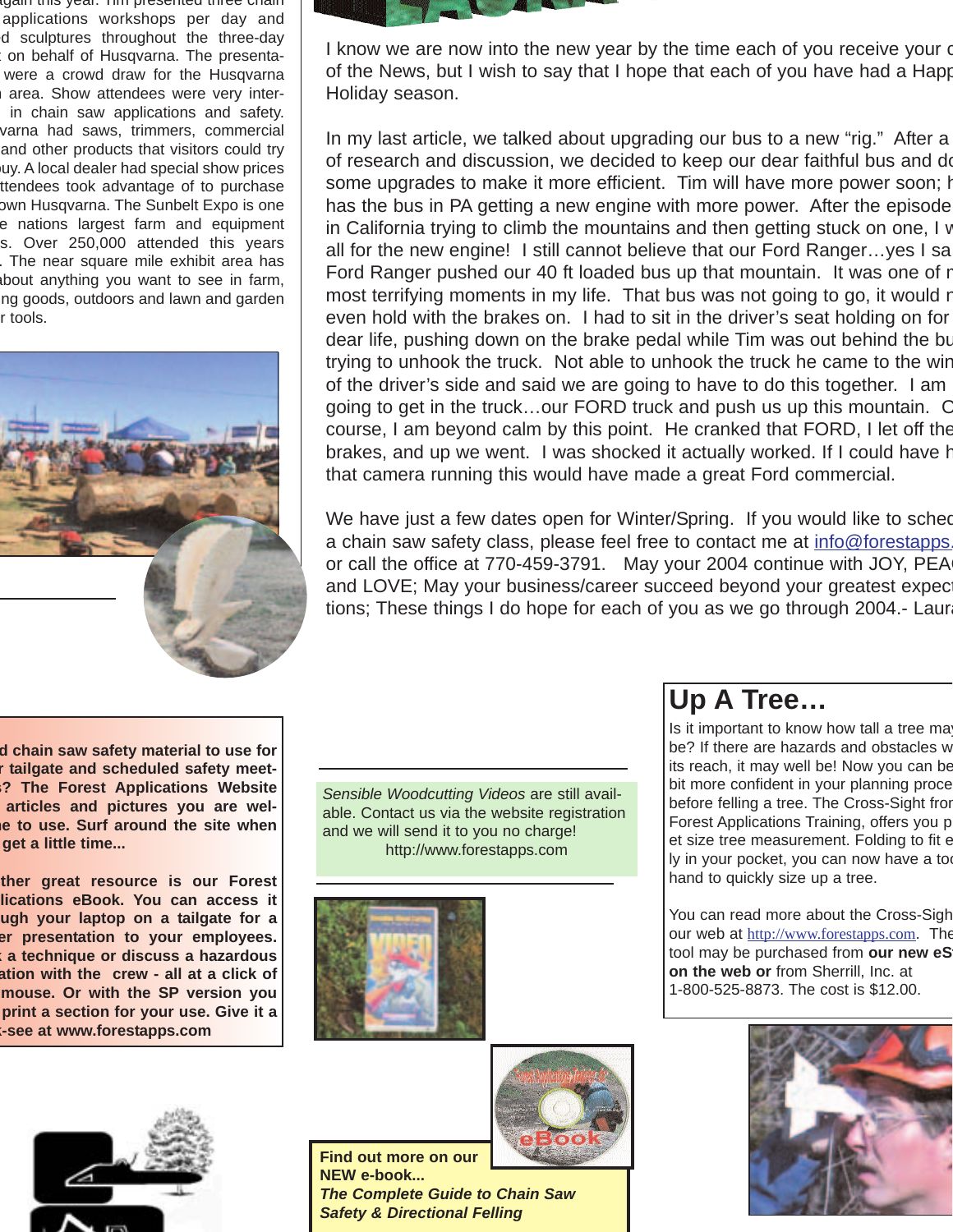#### **m: Greg Imus**

h American Advertising & Promotions ager

gon Cutting Systems Group, Blount Inc. Box 22127

land, Oregon 97269-2127 **b:** www.oregonchain.com

#### **w Reduced-Weight bars from Oregon® imize the work load for professional ber cutters.**

gon Cutting Systems, the world's leader aw chain and guide bars for the profesal timber market, has introduced a new ced-weight version on its popular Power ch® guide bar. Currently available in 32- , .063 gauge, 3/8"pitch the new gon® bar offers the timber cutter a signift 26% weight reduction. Reducedght bars can be adapted for .404-inch h chains with a simple tip replacement.

gon® has been awarded an initial patent his innovative new guide bar. The nt process will continue.

tional long-bar selections to the gon® reduced-weight bar offering are ently in development. These additions be in the 28- to 37-inch categories. en operating with Oregon® reducedght guide bars in long-bar applications, s will notice a dramatic improvement in balance. Less weight helps to limit the associated with user fatique. Cutters also notice productivity gains.

tinuing its history of product leadership, gon® has accomplished this remarkable ght reduction without sacrificing the manturer's well known standards of excel-



est Applications Training, Inc. is proud have Oregon® as a National Sponsor his News publication and our training grams across the country.

### it the Oregon® website at

p://www.oregonchain.com. You can find t of information on products, safety d general use of chain saws as well as chase from their unique on-line dealer tem. Let'em know where you heard

lence. "We don't take customer loyalty for granted," affirms company president, Ken Saito. "We earn it through our program of constant innovation and improvement."

In business since the company introduced chipper chain in 1947, Oregon® has long been a leader in product innovation, modern design and total quality manufacturing processes. The company offers a complete range of advanced cutting products for forestry, silvaculture, and yard care. Visit www.oregonchain.com for complete information on the company's product line and professional dealer organization.

# Cut Your Own…

#### By Tim Ard

It's much easier to just open the bag or box and pull out a loop of saw chain already cut to length for your saw and mount it up, but there are situations where having the ability to produce your own loops to length can be great!

If you have a company or organization that uses a large number of chain loops in its saw operations or you have several guide bar lengths and need the ability to cut chains to fit, this article may give you some cost saving ideas. Purchasing saw chain in bulk, roll lengths of 100ft, could reduce the cost of chain per foot greatly.

With the proper tools you can *break and spin* saw chain and make up chain loops of any desired length. You can, as well, repair some of your damaged chain loops. *Breaking* is the process of separating saw chain at the tie straps to size it for a given guide bar length. *Spinning* is the process of re-joining the links by replacing the preset and tie-strap with new ones, making the loop complete.

Breaking and Spinning tools like Oregon® Cutting System's new professional units (see photos) make the process a breeze. These tools are bench mountable and can be quite



hand held tools for the process, but I can tell you that other than an occasional in-field

repair, these a tools are not going to give you professional results. If you invest in a good bench mounted breaker-spinner set, you will be much happier. (As





you can see in the photo, you can make bench mounted tools somewhat portable



by mounting them on a short board and clamping it to a work area. You can a attach a bracket to the mounting board a secure it in a vise at the worksite).

The process…

1. Make sure to wear gloves. Saw cha will cut you! Also, when working w breaking and spinning tools you sho wear safety glasses or goggles to prote your eyes.

2. Locate the number of drive lengt needed to make up the loop. Count t drive lengths on the inside of the old s chain loop. Recheck the pitch and gauge the saw chain needed for the bar a sprocket of the saw. Make sure to cut t

chain from the proper bulk roll. Sometimes the guide bar will have markings indicating pitch, gauge and link counts. If not,



you can reference materials like Orego 's chain and guide bar manual or their line information at www.oregonchain.com Typically a regular 3/8" pitch 16" guidel saw will use a 60E

(the E designates drive links) chain loop. A 20" is 72E.

3. Roll off enough chain, counting the drive links, to con-



struct the desired loop size. Make sure a be accurate with the count You'll also we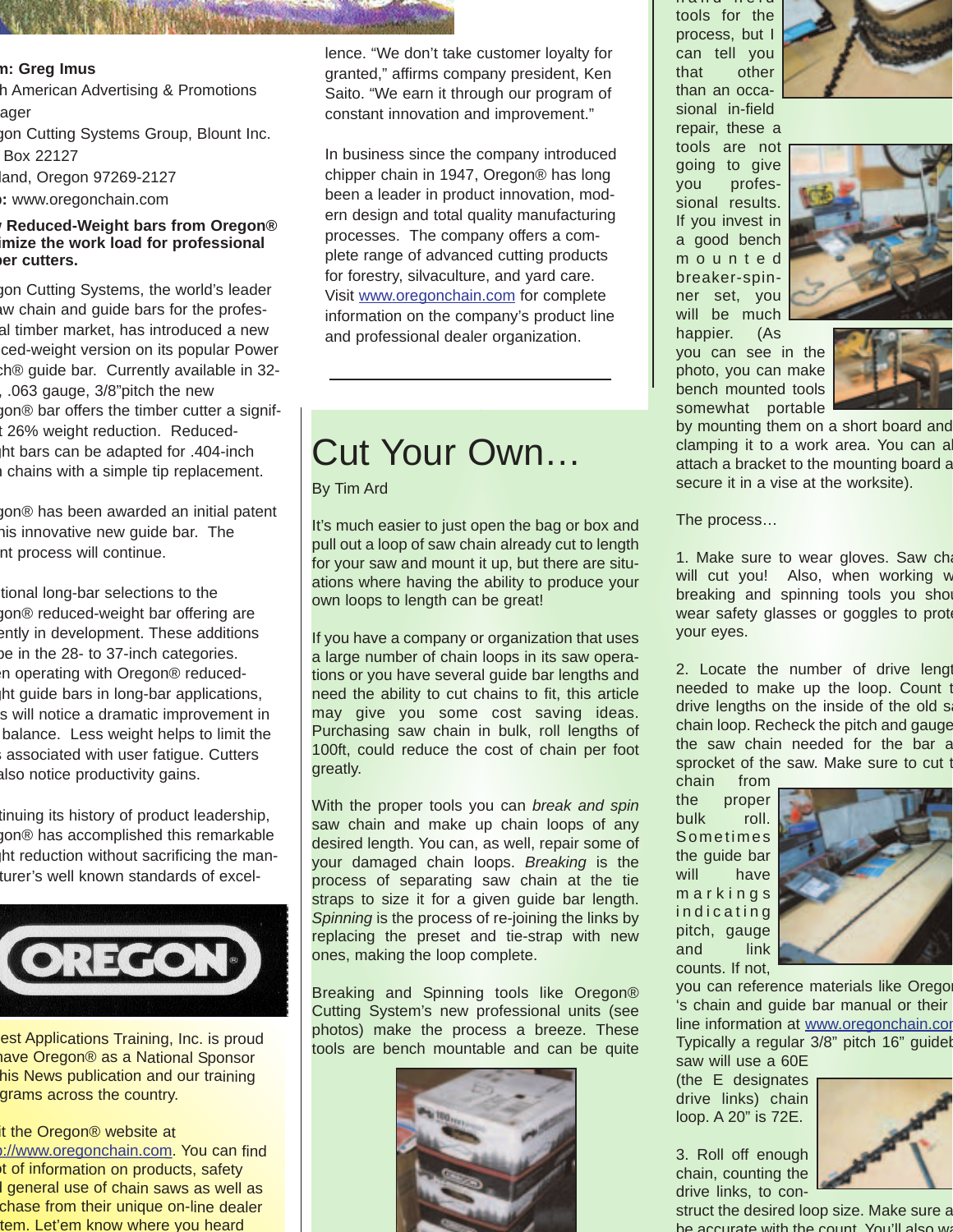#### ttp://www.forestapps.com/e-book/eStore.htm

he Forest Applications Training eBook has over 200 pages, 180 photos nd 13 unique video clips. All can be read, seen and played from your comuter. This is a great training tool for tailgate sessions, new employees or ust as a great refresher for yourself. Get yours today for as little at \$19.95 ncluding shipping and handling from the eStore. Pay by credit card on the ecure authorize.net pay connection from our website or call 1-800-208- 171 pin# 1235 to place your order.

f you're not computerized… a black and white printed version is available or only \$ 29.95 + \$4.00 shipping and handling.

It want to punch out the wrong rivet. A felt rking pen can be used to mark the strap you finish your count. This will keep you



focused on the right link when approaching the breaker.



ipped with the proper size punch. Then up the chain on the correct area of the il. The anvil will be marked for the chain h. You must use the proper anvil slot so it support the chain link properly. The punch omewhat pointed to line up correctly on rivet head of the strap you desire to ch out. The anvil must support the link to ke sure the chain drive links and adjacent aps are not bent under the pressure of the ch process.

With the selected link the anvil, pull the er down slowly lining the punch on the first et to remove. The g lever of the egon® Professional aker makes for easy k of pressing out the t. Apply slow, even ssure, on the handle wnward. Jerking the dle will cause damto the chain and the . Then move to the

ond rivet of the strap and repeat the hanprocess. The cut length of chain should be ready to move to the spinner.

To join the two ends of the chain piece ether into a loop, you will need the proper set and tie-strap for the chain. The preset a strap with rivets already *pre-set* into it. s preset can be placed into the two drive s you want to connect. Once you have the

preset in place, put the tie-strap in place over the preset. Make sure to turn the cut out are preset and the tie-strap down toward the drive link. This cut out

o re

area of the strap gives clearance to the sprockets. It is very important to perform this assembly correctly. Look at the straps around the rest of the loop to make sure it's right before spinning the rivets.

7. The next step is to spin the two rivets to flare or expand them securely. This is done with the chain on the spinning tool. It sometimes seems to take three hands to accomplish this, but the new spinner makes it a lot simpler. You just align the rivet to spin with the spinning anvil, and then tighten the handle against the backside of the tie-strap. Now, turning the handle the rivet compresses and flares the rivet head. Once the rivets are "braded" from the spinning process the chain loop is completed. Take the time to



inspect the loop one more time. Inspect the rivets, tie-straps and links. All should be secure. The joints tight but still move freely.

Finally, with everything correct in the inspection, you're ready to mount it up and enjoy the new sharp saw chain. Don't forget your leg, head, eye and ear protection (PPE). Good Sawing! - Tim

If you have ny questions or want to know more about the chain tools used in this article please contact Tim at info@forestapps.com .

The new design of the anvil really holds the chain well!



Version 1.02

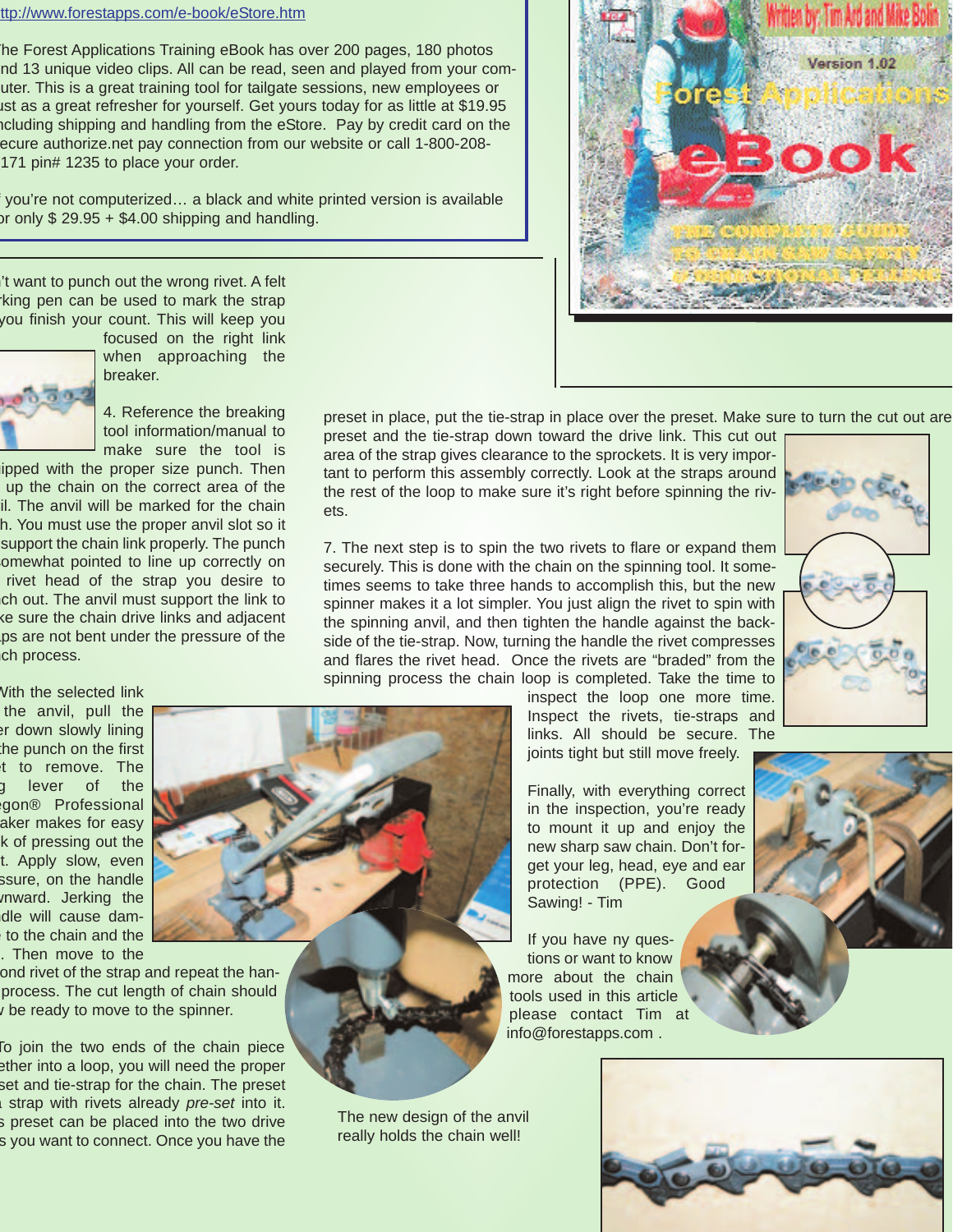#### York

ad a super time during this fall's training o the eastern states. We had an action d five weeks out, which was a long time home, but it was great!

egan in Storrs, CT with a demonstration with the University LTAP program. We've arge groups each visit to Storrs and again 65 attendees were present for the seshis trip.

#### *he Brushcutter article for our next stop ngton, CT*

Connecticut we headed to Long Island, r a training/demo day with the Long Island st Association. The day was held at the d Cutting Arboretum. The arboretum is a iful, historic location with so many species es. We had 19 attend the session there. overed PPE, notching and limbing techs. This was the second session with the oup and we hope to make it back in 2004 ve a hands-on session at a cutting site they can apply the techniques for thems.

Long Island we drove up the coast to Cod, MA. There we held a two-day train-

r the Bay State s program. The on went well. It eld at the DPW mouth. outh DPW s does a super ganizing the nd taking care participants the class is on ape.



little further into Massachusetts, the next am was held at Belchertown, MA. Another ay program held at the Quabbin Reservoir

ave you tried one or all of the prodts we show in the News? usqvarna Saws, Oregon Chain and Irs, PFERD Files, PFERD Chain arp/SharpForce, See Clear?

end us a note and let us know hat you think!

mail us at info@forestapps.com

gram. The first session was a two-cycle smallengine theory class.

Thirty-three (33) attended. This small engine class is becoming very popular with the DPW's and towns employees. It gives an operator a better understanding of the need for maintenance and how

to upkeep the power tools they operate. We hope to offer a second level to this program in the future with a little more hands-on work. We plan to add a tear down module to the program. This will let participants disassemble and become more famil-





iar with carburetion, starter, and maybe even the cylinder and crankcase of a saw or trimmer.

> For three more days, classes were held in Potterville. The first two, a chain saw hands-on class and then a limbing and bucking class



for those who had previously



## **We've released a new version…**

The Forest Applications Training, Inc. eBook is selling well. We are quite happy with its progress. The Standard versions are still available from the Forest Applications Training eStore at www.forestapps.com .

The National Arborist Association (NAA) will begin marketing a version for arborists offering four (4) CEU's of ISA credits for the **Certified Arborist's** continued education requirements.

This NAA version Forest Applications Training, Inc. eBook is available from the NAA online library at www.natlarb.org . The new version is printable and has study hyperlink's and a printable quiz that when returned to NAA is worth four ISA credits. The eBook is a great tool for *Tailgate Safety Sessions* with your Tree Care crew. When completed, the employee can take the quiz and receive the continuing education credits.

# **Tough Name. Tough Equipme**

completed a two-day pro As always, Jeff Cathcart super job organizing the gram and he tells us the cla for spring 2004 are already Thanks Jeff!

Before heading south we one more two-day training sion over in Westford, MA o ized by the Mass-Highway program. The training went well

taking down some pine trees in an expansion for a new cemetery in the city.



We are very pleased to see the England area gaining more and interest in our training programs ya again in the spring…

**Order your Forest Applications eBook on line today @**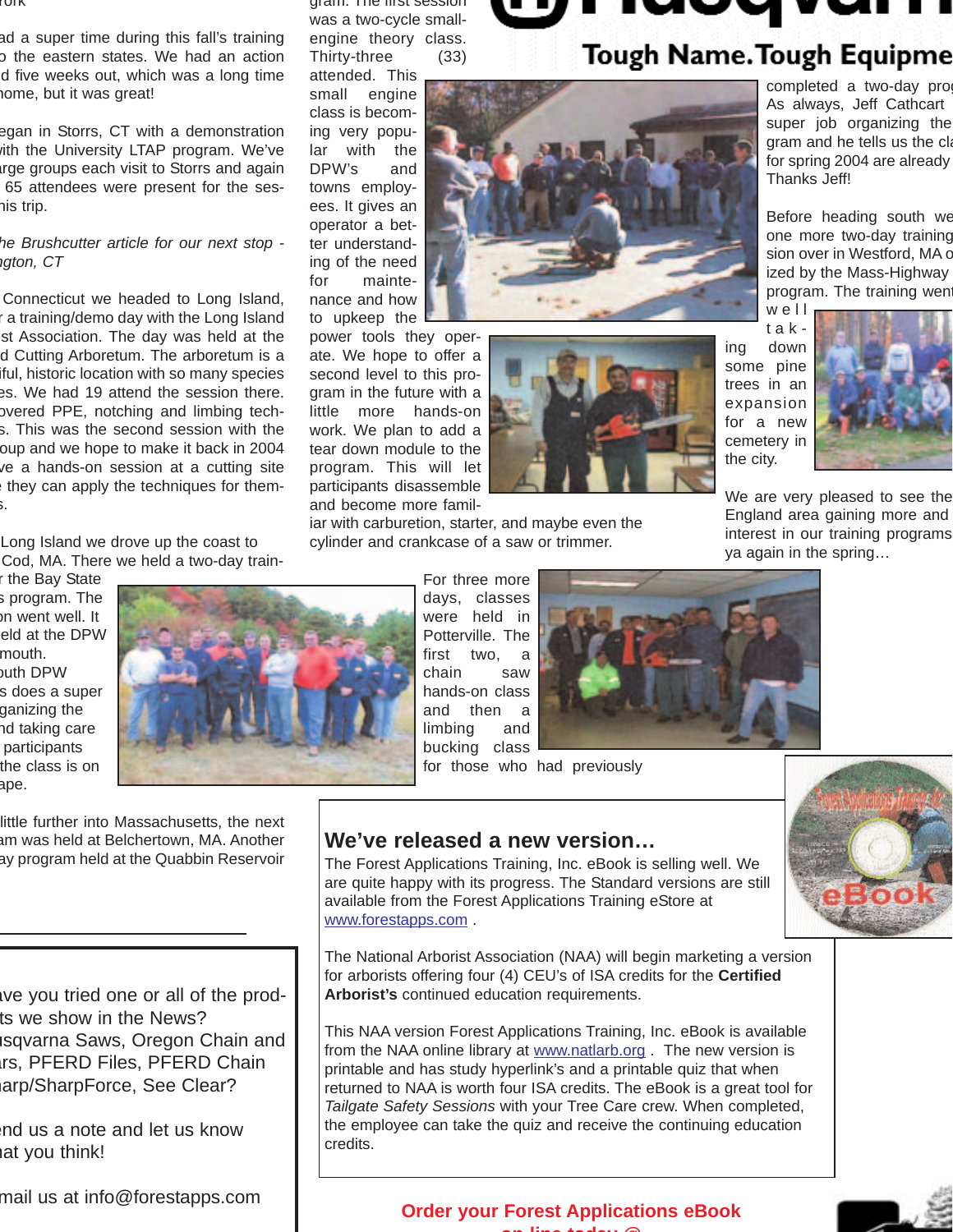#### **Tim Ard's Schedule**

| 2003                     |                                                                                                                                                                                                     |
|--------------------------|-----------------------------------------------------------------------------------------------------------------------------------------------------------------------------------------------------|
| 6<br>3                   | Husqvarna - Charlotte, NC<br>Husqvarna Training - Gary House (Husqvarna)<br>Foreman's Academy - Macon, GA (Husqvarna)                                                                               |
| 2004                     |                                                                                                                                                                                                     |
| 0<br>5                   | Amsler's Saw - Brooksville, FL (Husqvarna)<br>SW FL Water Management - Brooksville, FL<br>SFWMD - Miami, FL<br>Inverness, FL                                                                        |
| ch 2004                  |                                                                                                                                                                                                     |
| 4<br>6<br>$\overline{1}$ | Forestry Workshop - Birmingham, AL<br>Davey Tree - Atlanta, GA<br>Husqvarna Dlr Open House - Grays Lake, IL<br>Roads Conference - Newark, DE<br>Delaware LTAP<br>GEO Met - Bradshaw, WV (tentative) |
| 2004                     |                                                                                                                                                                                                     |
| 6<br>1<br>7<br>9         | Maryland LTAP<br>West Virginia LTAP<br>University of Connecticut, Storrs, CT<br>Rhode Island Career Days<br><b>LTAP Rhode Island with Jeff Cathcart</b><br>Rhode Island DOT                         |
| 2004                     |                                                                                                                                                                                                     |
| 2<br>5                   | PDRMA Illinois<br>Principia College - MO<br>Small Wood Conference - Sacramento, CA                                                                                                                  |
| 5                        | Great Smoky Mtn Trails - NC                                                                                                                                                                         |
| 2003 ؛                   | VA LTAP (Tentative)<br>Expo Richmond, VA (Husqvarna)                                                                                                                                                |
| 5<br>8<br>0              | Logger Training - KY, VA, TN Program<br>Logger Training - Covington, VA<br>Forestry Program - American Samoa (Tentative)                                                                            |
|                          |                                                                                                                                                                                                     |

**If you haven't** -- check out the Forest Applications website. You will find updated calendar events, special articles, up to date news, online newsletter... E-mail your questions, techniques, training interests and ideas of articles you would like to see in the news. All at http://www.forestapps.com e-mail: info@forestapps.com

## **Keep your Forest Applications News coming…**

On the top of page one - check your printed mailing label. On the top line will be a date. The date indicat your subscription's end. If that date is past or you do not have a date listed on the line this may be your la edition of the News.

If you would like to continue receiving the printed ve sion of the News, we ask you to consider subscribin the next few weeks.

The Forest Applications News will continue to be ava able to readers *free of charge* on our Forest Applications Training website and also in the printed version mailed to your address *for four editions* follo ing you attending one of our demonstrations or train programs.

After being on the mailing list for four editions, you make the selection to continue receiving the news fo the following three years at a nominal fee of \$10.00 a total of twelve editions – only \$.84 per issue. Your three-year subscription totaling \$10.00, is payable b check, cashiers check, or money order to Forest Applications Training, Inc. **You can also now pay b Credit Card from the eStore on our website at www.forestapps.com.**

Now for only \$10 – receive three more years of Fore Applications News – 12 total editions. Act now for th special offer!

### ………………………………………………………….. **Don't miss the News!**

Mail with \$10.00 payment to: Forest Applications Training, Inc., PO Box 1048, Hiram, GA 30141-1048